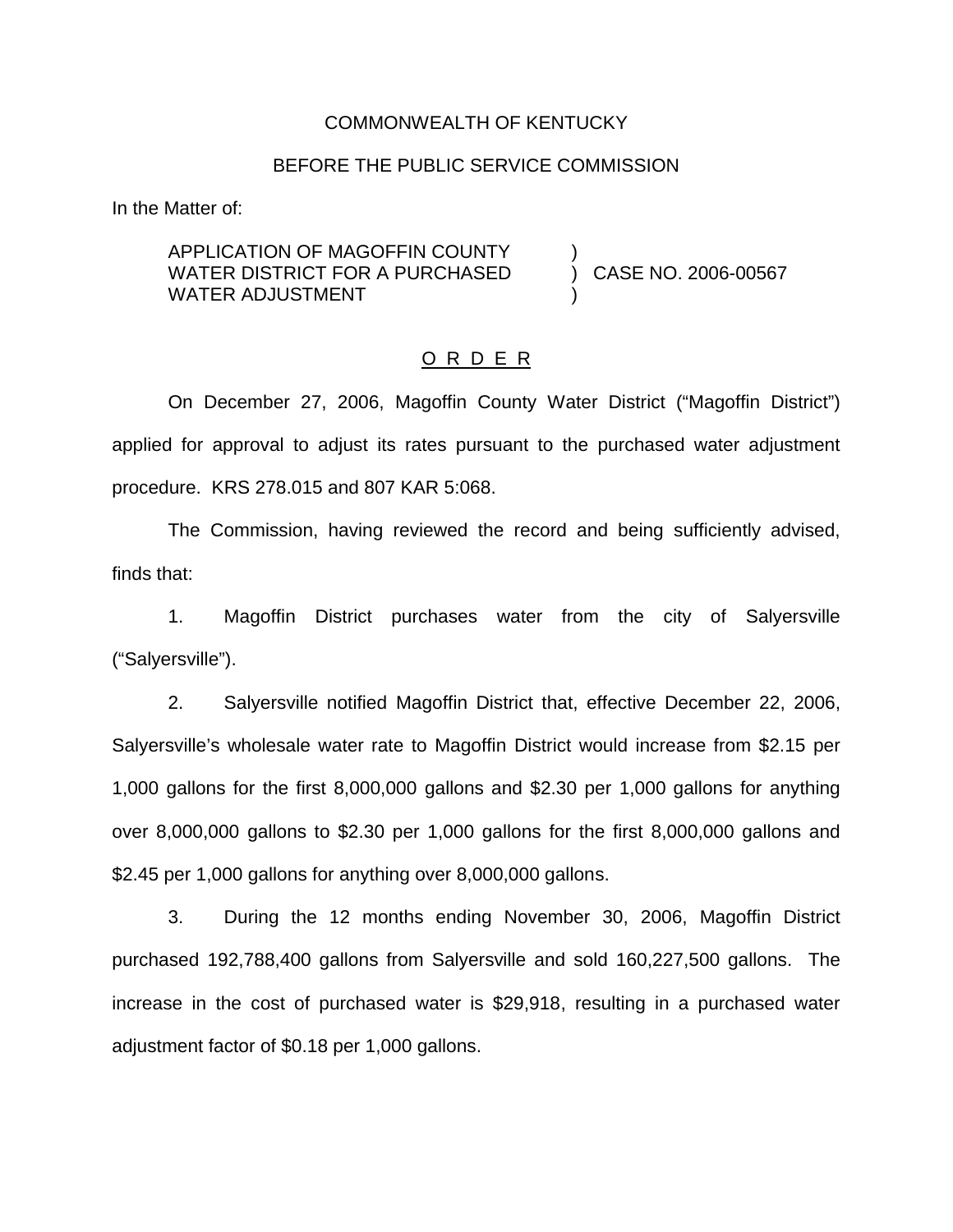4. The purchased water adjustment of \$0.18 per 1,000 gallons is fair, just, and reasonable and should be approved.

IT IS THEREFORE ORDERED that:

1. Magoffin District's proposed rates are approved.

2. The purchased water adjustment of \$0.18 per 1,000 gallons and the rates in Appendix A, attached hereto and incorporated herein, are fair, just, and reasonable and are approved for water service rendered on and after December 22, 2006.

3. The proposed tariff sheets filed by Magoffin District are accepted as filed.

Done at Frankfort, Kentucky, this 12<sup>th</sup> day of January, 2007.

By the Commission

ATTEST:

**Executive Director** 

Case No. 2006-00567